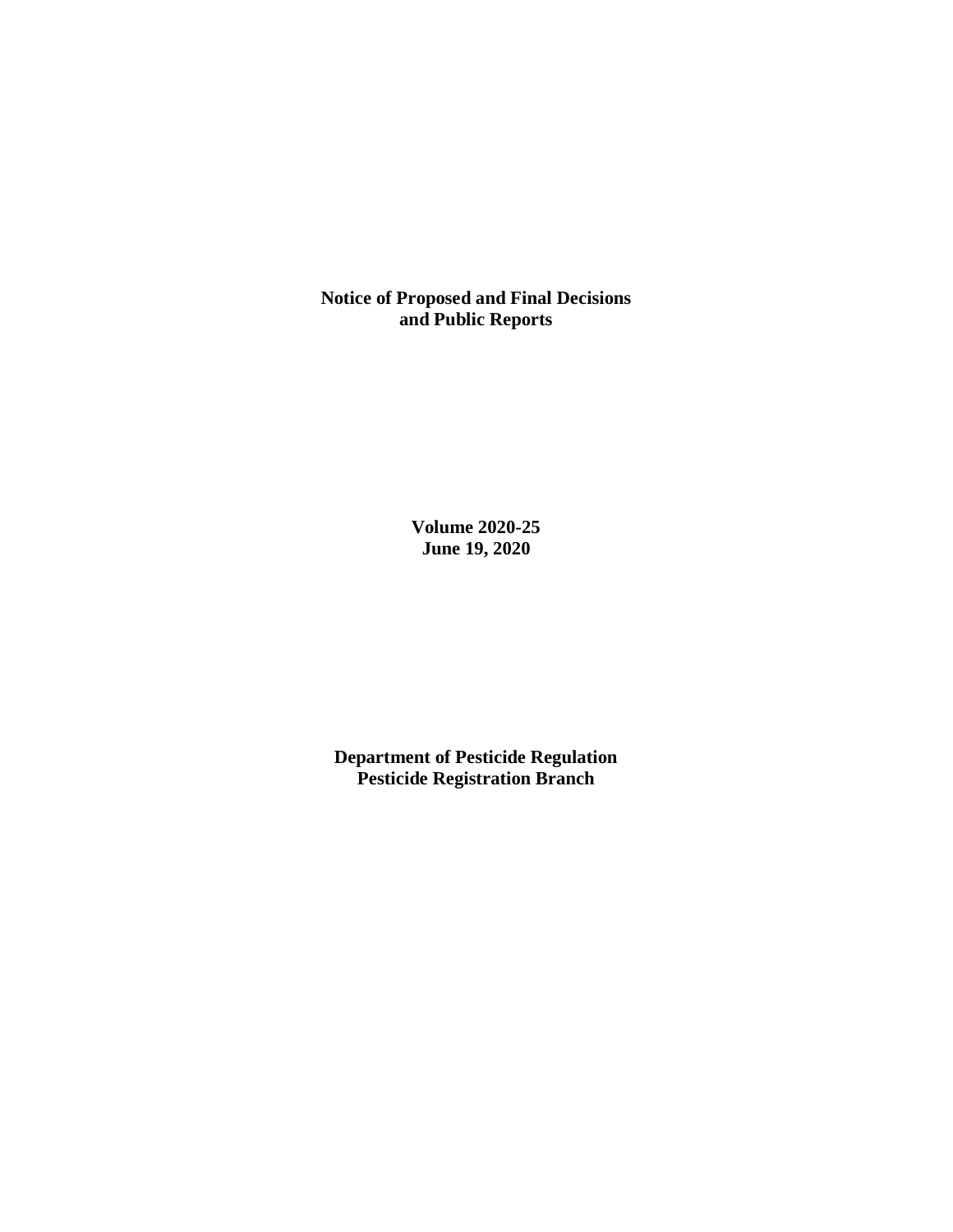# **NOTICE OF FINAL DECISIONS TO REGISTER PESTICIDE PRODUCTS AND WRITTEN EVALUATION**

Pursuant to Title 3, California Code of Regulations section 6255, the Director of the Department of Pesticide Regulation (DPR), files this Notice of Final Decisions to Register Pesticide Products with the Secretary of the Resources Agency for posting. This notice must remain posted for a period of 30 days for public inspection. Between the time DPR posts a proposed registration decision for public comment and DPR makes a final decision regarding the product, nonsignificant changes may be made to the product label (e.g., revising the product name, changing a master label to an end-use marketing label, correcting typographical errors). If the changes are not significant, DPR will not re-notice the product for public review and comment. However, if significant changes are made to the product label that substantially affect DPR's analysis on direct or indirect significant adverse environmental or human health impacts that can reasonably be expected to occur from the proposed decision, DPR will re-notice the product label for public review and comment.

In addition, for any product that is posted proposed to register as a conditional registration, the registrant may address the conditions of registration by providing the appropriate data or modifying the product label (e.g., remove use site, add "not for use in California" to a use site) during the posting period. If the registrant adequately addresses the conditions of registration during the posting period and the resulting change to the product label is not significant such that DPR must re-post the product label for review and public comment, DPR will post the product below, but will no longer have a "conditional" designation by the registration type.

For information about submitting a request for any documents related to this notice, please visit [https://www.cdpr.ca.gov/public\\_r.htm.](https://www.cdpr.ca.gov/public_r.htm)

To view the public report that was issued when the product was proposed for registration, click on the hyperlinked Tracking Number for the product.

*Tracking Number with hyperlink to public report – (EPA Registration Number) Applicant / Brand Name*

[289724](https://www.cdpr.ca.gov/docs/registration/nod/public_reports/289724.pdf) - (89402 - 1) ADJUVANTS UNLIMITED, LLC AP-8030 USE: FUNGICIDE, NEMATICIDE - FOR THE CONTROL OF NEMATODES AND FUNGI PRESENT IN THE SOIL OF NUT TREES, STONE FRUIT, AND CITRUS FRUIT TYPE: SECTION 3 REGISTRATION - ACTIVE INGREDIENT(S): CAPRIC ACID CAPRYLIC ACID NONANOIC ACID CAS NUMBER(S): 334-48-5 , 124-07-2 , 112-05-0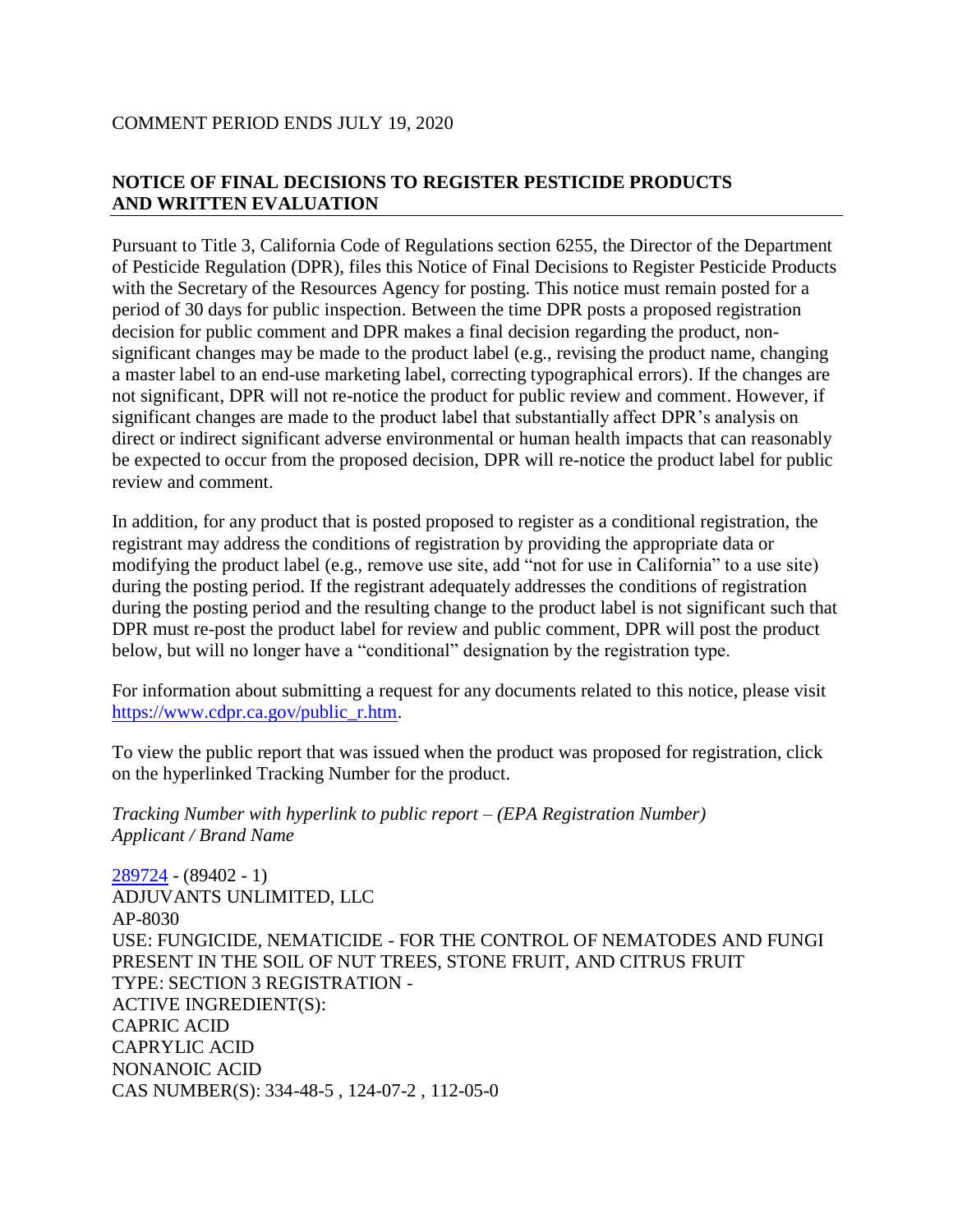[277902](https://www.cdpr.ca.gov/docs/registration/nod/public_reports/277902.pdf) - (7969 - 391) BASF CORPORATION SEFINA INSCALIS INSECTICIDE USE: INSECTICIDE - FOR THE CONTROL OF INSECTS SUCH AS APHIDS, ASIAN CITRUS PSYLLID, AND SILVERLEAF WHITEFLIES ON CROPS SUCH AS CITRUS, COTTON, FRUITING VEGETABLES, POTATO, CUCUMBER, AND SOYBEAN TYPE: SECTION 3 REGISTRATION - ACTIVE INGREDIENT(S): AFIDOPYROPEN CAS NUMBER(S): 915972-17-7

[289521](https://www.cdpr.ca.gov/docs/registration/nod/public_reports/289521.pdf) - (264 - 1195) BAYER CROPSCIENCE LP OSPREY XTRA HERBICIDE USE: HERBICIDE - FOR THE CONTROL OF WEEDS AND GRASSES SUCH AS TUMBLE MUSTARD, FIELD PENNYCRESS, AND BLACKGRASS ON FALL-SOWN OR WINTER WHEAT, AND FALL-SOWN TRITICALE TYPE: SECTION 3 REGISTRATION - ACTIVE INGREDIENT(S): MESOSULFURON-METHYL THIENCARBAZONE-METHYL CAS NUMBER(S): 208465-21-8 , 317815-83-1

[290959](https://www.cdpr.ca.gov/docs/registration/nod/public_reports/290959.pdf) - (1677 - 262) ECOLAB INC. DISINFECTANT 1 SPRAY USE: ANTIMICROBIAL, BACTERICIDE, DISINFECTANT, VIRUCIDE - FOR THE CONTROL OF ORGANISMS SUCH AS ESCHERICHIA COLI, HEPATITIS B VIRUS, AND CANDIDA ALBICANS ON HARD, NON-POROUS SURFACES IN SITES SUCH AS BEAUTY SALONS, SCHOOLS, HOSPITALS, CRUISE SHIPS, VETERINARY CLINICS, AND PUBLIC RESTROOMS TYPE: SECTION 3 REGISTRATION - ACTIVE INGREDIENT(S): DODECYLBENZENE SULFONIC ACID CAS NUMBER(S): 27176-87-0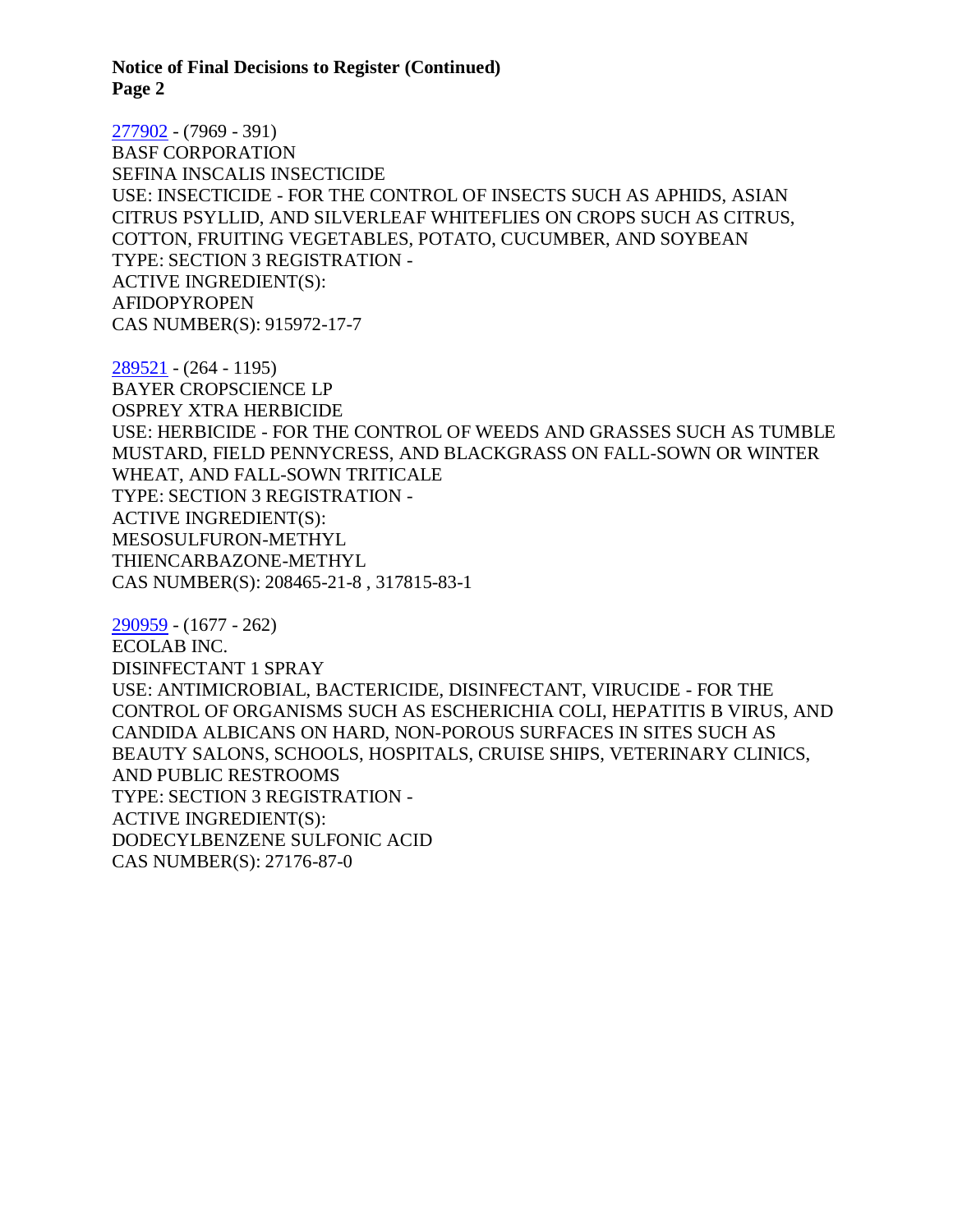[291570](https://www.cdpr.ca.gov/docs/registration/nod/public_reports/291570.pdf) - (1677 - 264) ECOLAB INC. KLERCIDE CLEANROOM QUAT UNIT DOSE CONCENTRATE USE: ANTIMICROBIAL, BACTERICIDE, DISINFECTANT, FUNGICIDE - FOR THE CONTROL OF ORGANISMS SUCH AS STAPHYLOCOCCUS AUREUS, ESCHERICHIA COLI, AND CANDIDA ALBICANS ON HARD, NON-POROUS SURFACES IN SITES SUCH AS HOSPITALS, CLEANROOMS, LABORATORY FACILITIES, PHARMACIES, RESEARCH FACILITIES, AND INDUSTRIAL FACILITIES TYPE: SECTION 3 REGISTRATION - ACTIVE INGREDIENT(S): DIDECYL DIMETHYL AMMONIUM CHLORIDE CAS NUMBER(S): 126851-24-9

[292982](https://www.cdpr.ca.gov/docs/registration/nod/public_reports/292982.pdf) - (63838 - 24) ENVIRO TECH CHEMICAL SERVICES, INC. SURECIDE AH USE: ALGAECIDE, ANTIMICROBIAL, SLIMICIDE - FOR THE CONTROL OF NON-PATHOGENIC BACTERIA IN THE DRINKING WATER SUPPLY FOR CATTLE, SWINE, POULTRY, AND OTHER LIVESTOCK TYPE: SECTION 3 REGISTRATION - ACTIVE INGREDIENT(S): SODIUM CHLORITE CAS NUMBER(S): 7758-19-2

[292471](https://www.cdpr.ca.gov/docs/registration/nod/public_reports/292471.pdf) - (71711 - 21) NICHINO AMERICA, INC. CENTAUR WDG INSECT GROWTH REGULATOR USE: INSECT GROWTH REGULATOR, MITICIDE - FOR THE CONTROL OF INSECTS SUCH AS MEALYBUGS, PEAR PSYLLA, AND SCALES, ON CROPS SUCH AS PEARS, APPLES, CHERRIES, PEACHES, ALMONDS, BRAZIL NUTS, AND CASHEWS TYPE: SECTION 3 LABEL AMENDMENT - TO ADD SUPPLEMENTAL LABEL FOR USE ON FIGS ACTIVE INGREDIENT(S): BUPROFEZIN CAS NUMBER(S): 69327-76-0

[273486](https://www.cdpr.ca.gov/docs/registration/nod/public_reports/273486.pdf) - (11581 - 6) OAT AGRIO CO., LTD. **GATTEN** USE: FUNGICIDE - FOR THE CONTROL OF POWDERY MILDEW ON CROPS SUCH AS APPLE, CHERRY, GOOSEBERRY, GRAPE, HARDY KIWIFRUIT, AND MAYPOP TYPE: SECTION 3 REGISTRATION - CONDITIONAL ACTIVE INGREDIENT(S): FLUTIANIL CAS NUMBER(S): 958647-10-4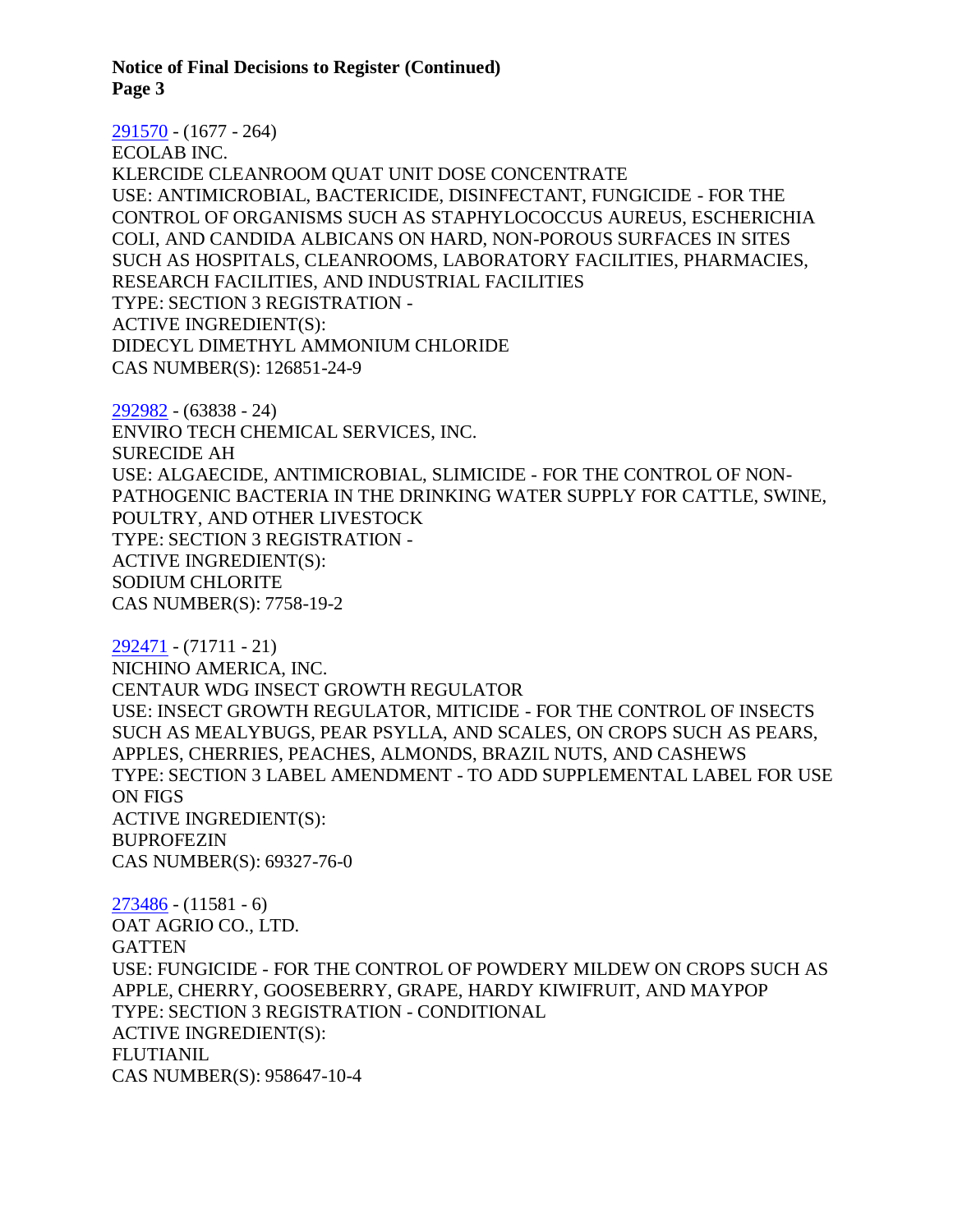[291556](https://www.cdpr.ca.gov/docs/registration/nod/public_reports/291556.pdf) - (777 - 138) RECKITT BENCKISER, LLC D/B/A RECKITT BENCKISER DEADPOOL USE: ANTIMICROBIAL, BACTERICIDE, DISINFECTANT - FOR THE CONTROL OF ORGANISMS SUCH AS ENTEROBACTER AEROGENES AND STAPHYLOCOCCUS AUREUS IN WASHING MACHINES TYPE: SECTION 3 REGISTRATION - ACTIVE INGREDIENT(S): ALKYL (50%C14, 40%C12, 10%C16) DIMETHYLBENZYL AMMONIUM CHLORIDE CITRIC ACID LACTIC ACID CAS NUMBER(S): 63449-41-2 , 77-92-9 , 50-21-5 , 598-82-3 , 79-33-4

[290380](https://www.cdpr.ca.gov/docs/registration/nod/public_reports/290380.pdf) - (239 - 2587) SCOTTS COMPANY, THE D/B/A THE ORTHO GROUP ORTHO GROUNDCLEAR POISON IVY & TOUGH BRUSH KILLER USE: HERBICIDE - FOR THE CONTROL OF WEEDS SUCH AS POISON IVY, POISON OAKS, AND WILD BLACKBERRY IN NON-GARDEN AREAS, AROUND HOMES, CABINS, BUILDINGS, FENCES, AND TRAILS TYPE: SECTION 3 REGISTRATION - ACTIVE INGREDIENT(S): TRICLOPYR, TRIETHYLAMINE SALT CAS NUMBER(S): 57213-69-1

[291451](https://www.cdpr.ca.gov/docs/registration/nod/public_reports/291451.pdf) - (239 - 2746) SCOTTS COMPANY, THE D/B/A THE ORTHO GROUP ORTHO HOME DEFENSE MAX BED BUG, FLEA & TICK KILLER USE: INSECTICIDE - FOR THE CONTROL OF INSECTS SUCH AS BED BUGS, FLEAS, AND TICKS IN SITES SUCH AS BED FRAMES, MATTRESSES, PANTRIES, LUGGAGE, FLOOR COVERINGS, AND BASEBOARDS TYPE: SECTION 3 REGISTRATION - ACTIVE INGREDIENT(S): BIFENTHRIN IMIDACLOPRID PIPERONYL BUTOXIDE CAS NUMBER(S): 82657-04-3 , 105827-78-9 , 51-03-6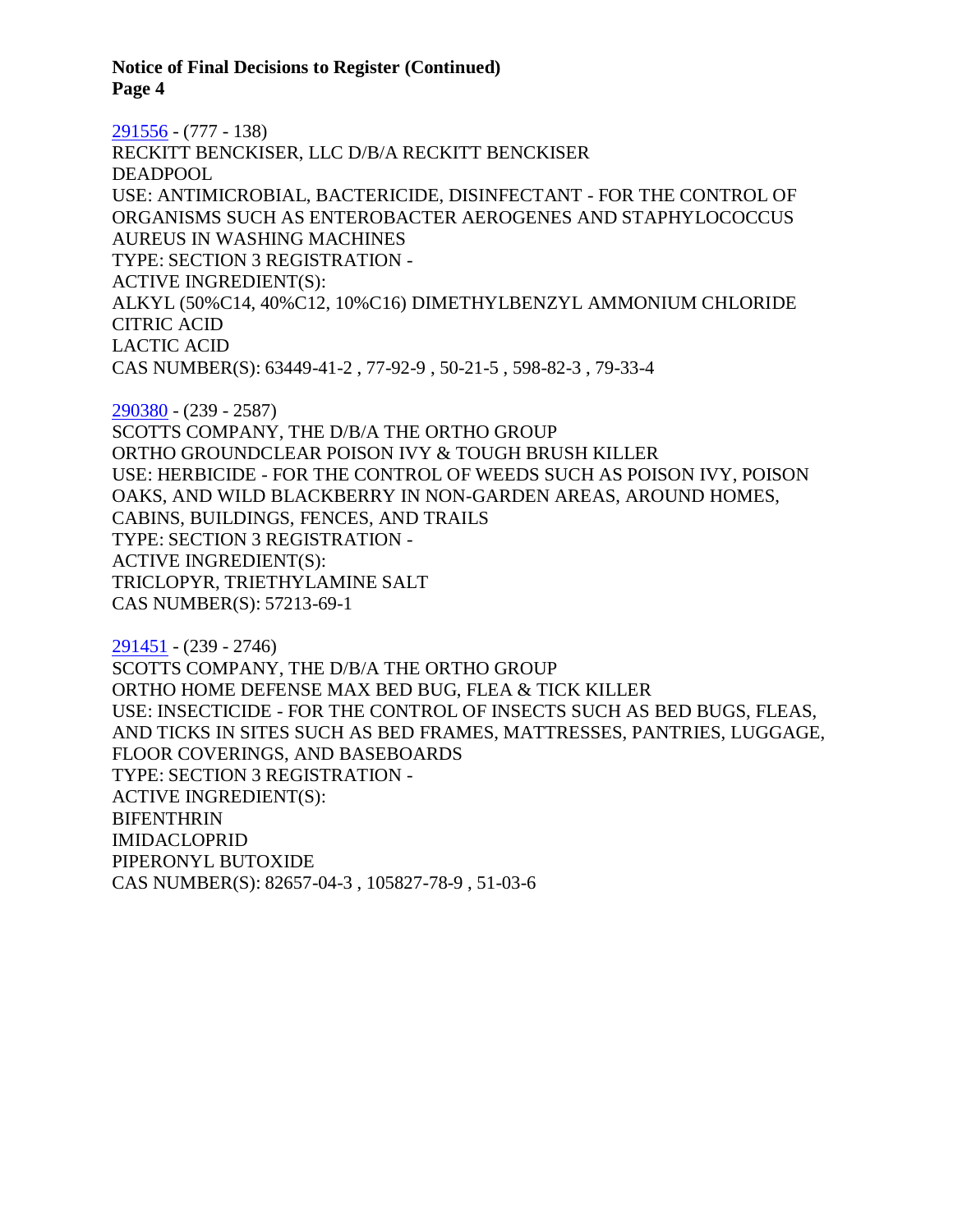[290638](https://www.cdpr.ca.gov/docs/registration/nod/public_reports/290638.pdf) - (67690 - 46) SEPRO CORPORATION LEGACY TURF GROWTH REGULATOR USE: GROWTH REGULATOR - FOR USE AS A PLANT GROWTH REGULATOR ON PERENNIAL TURFGRASSES ON GOLF COURSES TYPE: SECTION 3 LABEL AMENDMENT – CONDITIONAL – TO REVISE THE DIRECTIONS FOR USE, ADD EDGING AND BANDING APPLICATIONS, AND ADD USE ON KIKUYUGRASS ACTIVE INGREDIENT(S): FLURPRIMIDOL TRINEXAPAC-ETHYL CAS NUMBER(S): 56425-91-3 , 95266-40-3

[290673](https://www.cdpr.ca.gov/docs/registration/nod/public_reports/290673.pdf) - (100 - 1630) SYNGENTA CROP PROTECTION, LLC MAXIM 480FS USE: FUNGICIDE - FOR THE CONTROL OF DISEASES SUCH AS SEED DECAY, DAMPING-OFF, AND SEEDLING BLIGHT ON CROPS SUCH AS ACORN SQUASH, TOMATO, BROCCOLI, CINNAMON, SPINACH, AND SWEET POTATO TYPE: SECTION 3 REGISTRATION - ACTIVE INGREDIENT(S): FLUDIOXONIL CAS NUMBER(S): 131341-86-1

[291089](https://www.cdpr.ca.gov/docs/registration/nod/public_reports/291089.pdf) - (100 - 1541) SYNGENTA CROP PROTECTION, LLC ZYROX FLY GRANULAR BAIT USE: INSECTICIDE - FOR THE CONTROL OF FLIES SUCH AS HOUSE FLIES, STABLE FLIES, AND FRUIT FLIES IN SITES SUCH AS AGRICULTURAL STRUCTURES, WAREHOUSES, SUPERMARKETS, SCHOOLS, PET SHOPS, AND OUTDOOR WASTE STORAGE AREAS TYPE: SECTION 3 LABEL AMENDMENT - TO ADD ALTERNATIVE APPLICATION METHODS, AND TO ADD A TABLE OF TARGETED PESTS WITH CORRESPONDING APPLICATION METHODS ACTIVE INGREDIENT(S): CYANTRANILIPROLE CAS NUMBER(S): 736994-63-1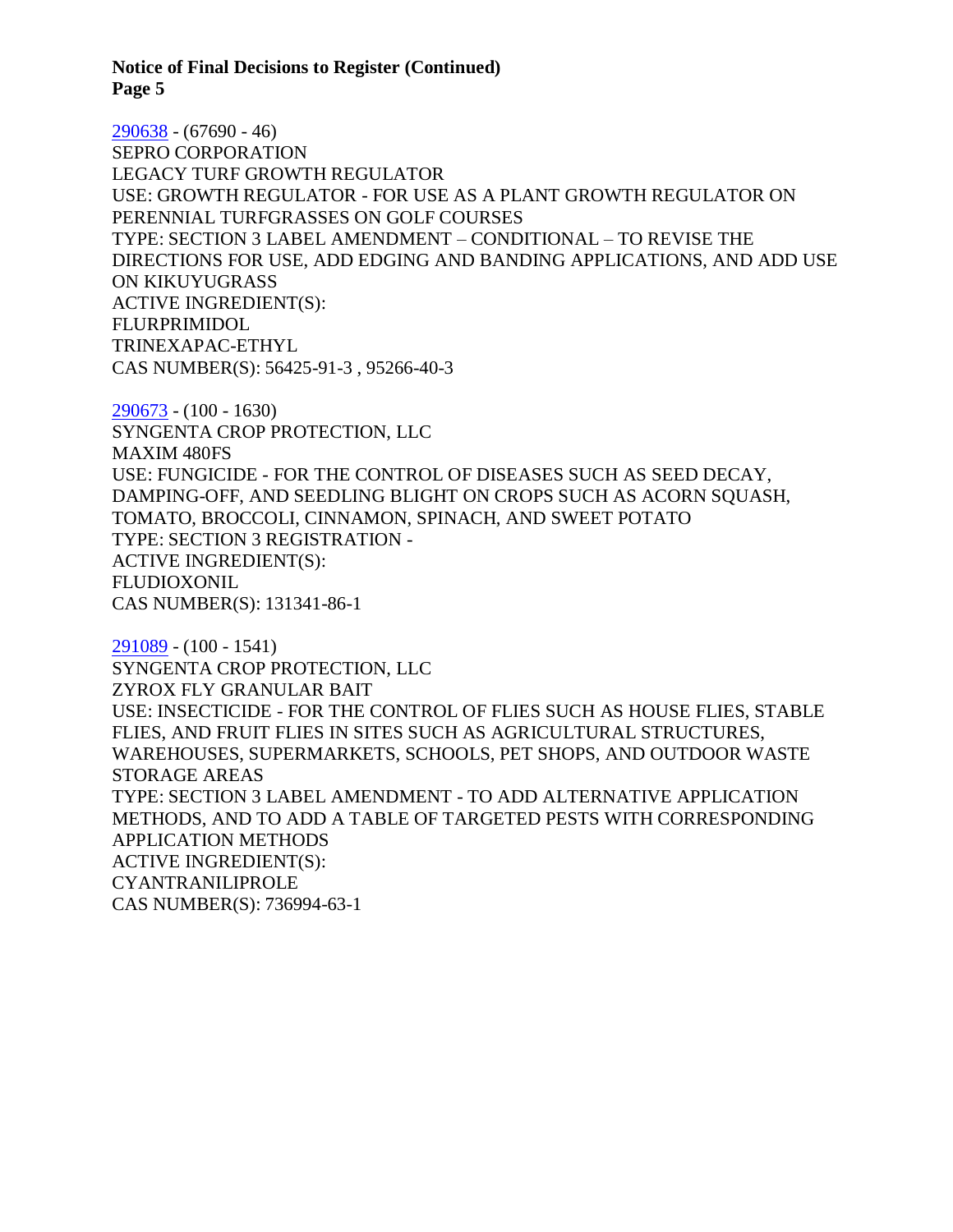[290598](https://www.cdpr.ca.gov/docs/registration/nod/public_reports/290598.pdf) - (5383 - 218) TROY CHEMICAL CORPORATION FORCIDE TN USE: BACTERICIDE - FOR INDUSTRIAL USE ONLY FOR THE CONTROL OF BACTERIA IN JOINT COMPOUNDS TYPE: SECTION 3 REGISTRATION - CONDITIONAL ACTIVE INGREDIENT(S): 1,2-BENZISOTHIAZOLIN-3-ONE HEXAHYDRO-1,3,5-TRIS (2-HYDROXYETHYL)-S-TRIAZINE CAS NUMBER(S): 2634-33-5 , 4719-04-4

# **Written Evaluation**

Pursuant to Title 3, California Code of Regulations section 6254, this notice includes a written evaluation of significant environmental points raised in comments submitted during the review and comment period required by Title 3, California Code of Regulations section 6253 for any of the products listed above.

### **DPR received no comments on the above listed products.**

Tulio Macedo

 Tulio Macedo, Chief Pesticide Registration Branch 06/19/2020

Dated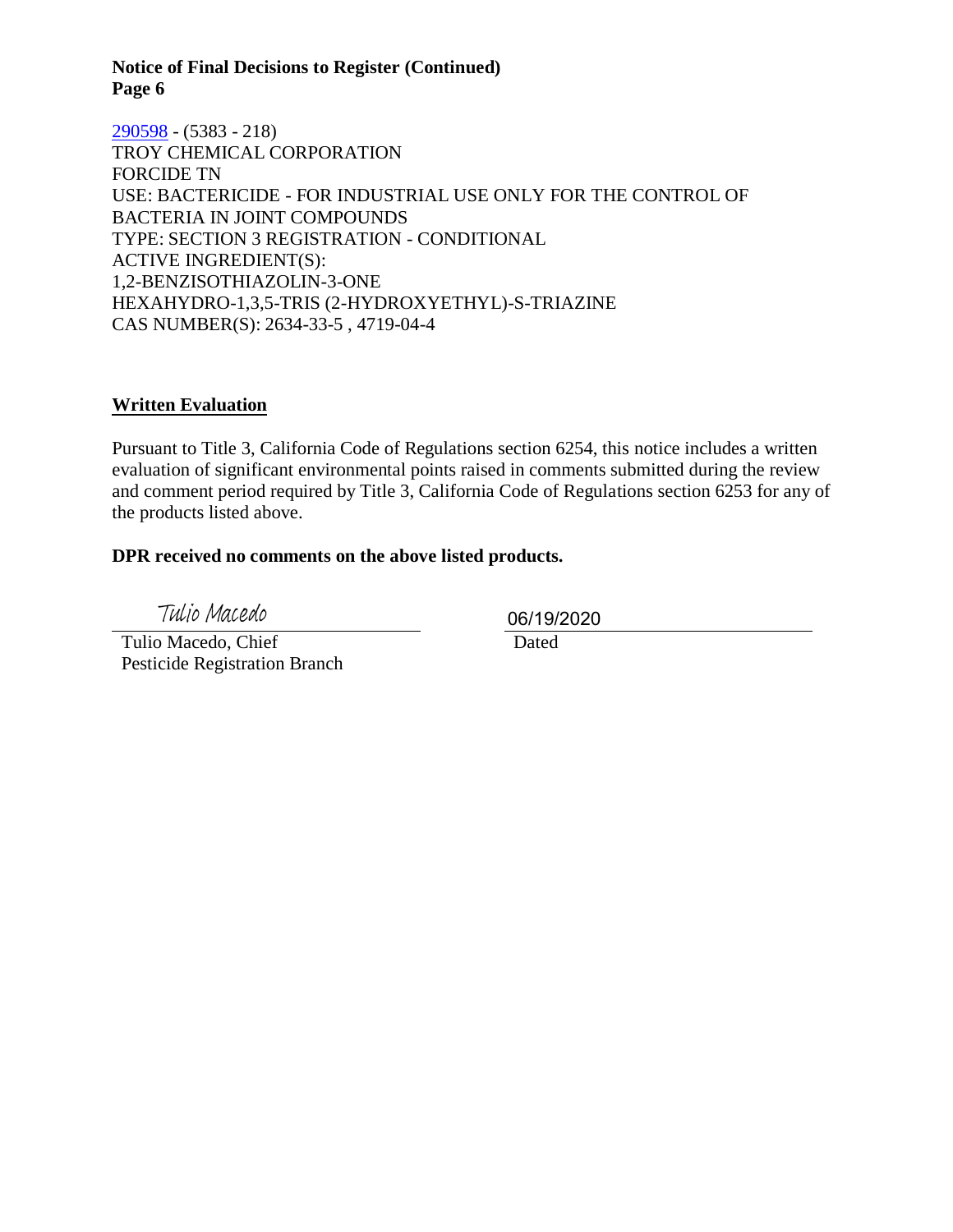# COMMENT PERIOD ENDS JULY 19, 2020

# **NOTICE OF FINAL DECISIONS TO DENY PESTICIDE PRODUCTS**

Pursuant to Title 3, California Code of Regulations section 6255, the Director of the Department of Pesticide Regulation (DPR) files this Notice of Final Decisions to Deny Pesticide Products with the Secretary of the Resources Agency for posting. Unless specified, the reason for denial is that the required data was not submitted, was determined to be inadequate, or there was a likelihood of a significant adverse environmental effect anticipated from the use of these products in a manner consistent with its label. This action will not have a significant adverse impact on the environment. This notice must remain posted for a period of 30 days for public inspection. For information about submitting a request for any documents related to this notice, please visit [https://www.cdpr.ca.gov/public\\_r.htm.](https://www.cdpr.ca.gov/public_r.htm)

*Tracking Number – (EPA Registration Number) Applicant Brand Name*

293347 - (74559 - 1) VIROX TECHNOLOGIES INC. ACCEL TB USE: ANTIMICROBIAL, BACTERICIDE, DISINFECTANT, VIRUCIDE - FOR THE CONTROL OF ORGANISMS SUCH AS STAPHYLOCOCCUS AUREUS, SALMONELLA ENTERICA, AND PSEUDOMONAS AERUGINOSA ON HARD, NON-POROUS SURFACES SUCH AS APPLIANCES EXTERIORS, COUNTERTOPS, AND LAMPS IN SITES SUCH AS HOSPITALS, NURSING HOMES, DAY CARE CENTERS, BATHROOMS, SHOWER ROOMS, AND LOCKER ROOMS TYPE: SECTION 3 LABEL AMENDMENT - TO REVISE THE CONFIDENTIAL STATEMENT OF FORMULA, AND TO ADD A NEW FRAGRANCE AND PATHOGEN CLAIMS TO THE LABEL ACTIVE INGREDIENT(S): HYDROGEN PEROXIDE CAS NUMBER(S): 7722-84-1